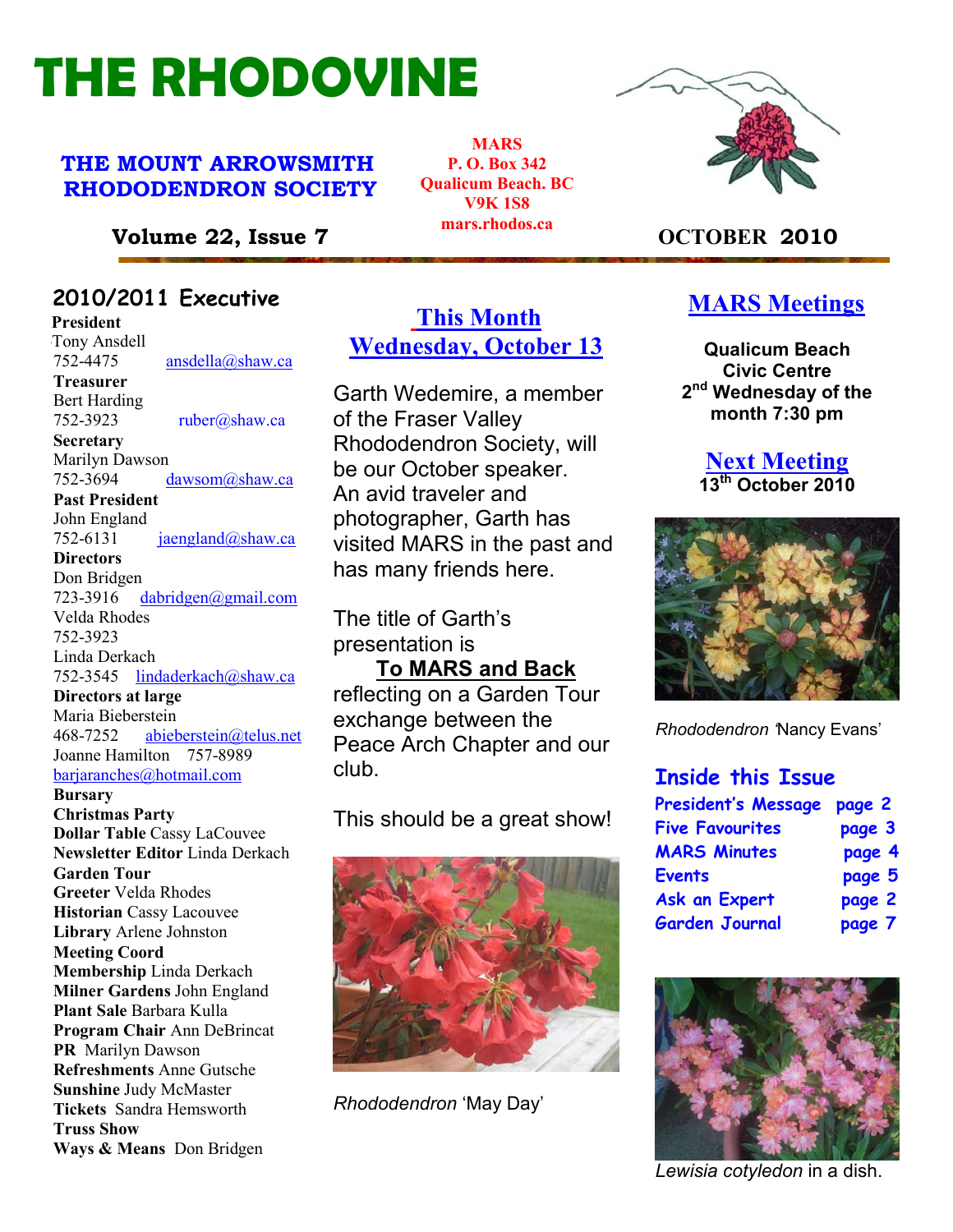### President's Message

As I said at the last meeting, Ann Robertson has had to leave us. Anne has done great service to the club as Registrar, Newsletter editor, Chairperson of the Truss Show and Sale to mention just a few of her past jobs. Ann will be missed. She had planned on being the President of MARS starting this year, but has had to resign. Apparently directing the club from Ontario where she plans to move to be closer to family is not an option. As a result I have moved into the post of President. I will do my best to serve the club as well as I can

#### New Lap Top Computer

As I announced at the last meeting, it has been decided that the club needs a Laptop for tracking the Club's financial affairs and for showing the Power Point slides of speakers. The Laptop has arrived and will be in the care of our new Treasurer, Bert Harding.

#### Reward for Increase in Membership

About a year ago, a challenge was issued to all chapters of the American Rhododendron society that, if they could increase their membership by 10% in the year ended August 31, 2010, they would receive a flat of rhododendrons from Biggs Nurseries in Washington.

We did achieve the necessary increase in membership, so we have now received a shipment of Rhododendrons from Biggs. We will be ready to announce what we will do with them at the next meeting. Suggestions are always welcome. Contact me at the email address below

#### Key Volunteers Needed Urgently

The two most important fund raisers for the club are the Truss Show and Sale, and the MARS Garden tour. We usually find we have plenty of willing volunteers to do the many jobs necessary to run each of these events. What we need for each is an organizer, someone to oversee the preparation of the event and make sure that all the jobs get done and complement each other. We have several people who have done this job many times in the past and will be happy to help and guide a new person. If you feel you can help in this capacity, please contact me at ansdella@shaw.ca.

Ask an Expert…….

Terry Richmond fields a question from a plant-aholic who can't resist buying something new…..

#### Question:

My friend and I picked up several rhodies in one gallon pots last week. So what should we do with them now….should we plant…or pot up …..or keep over winter??

#### Answer:

Hardy Rhododendrons and azaleas should go into the ground right away. So…..we should only purchase plants that we have room for – that can go into the ground soon after they are brought home. Plants that sit around in small pots will start to decline.

Fall is the best time to plant rhododendrons. They will settle in and get growing without the dangers that come with a hot, dry summer. Fertilizing is not necessary now. It is just critical to have good soil with good compost and fine bark mulch. Worm castings mixed in the soil is very beneficial.

Some rhododendrons can do well in a large half barrel with very well-drained soil – lots of bark mulch. Make sure that the soil can't become water-logged. Dwarf rhodies can be grown in half barrels all their lives. Other pots can be used such as large clay pots, wood or hypertufa – but not black or dark green. Dark pots heat up too quickly. Plants kept in black pots during the summer may die due to roots being over-heated.

Keep your rhodies out of the wind. Wind is very hard on rhododendrons – it dessicates and destroys the leaves. Big-leafed rhodies are most susceptible to wind damage.

Finally, check the cold hardiness of your plants. Any plant that won't take -15 degrees Celsius should be protected if in the ground or go into a greenhouse or garage with light when the thermometer dips.

Tony Ansdell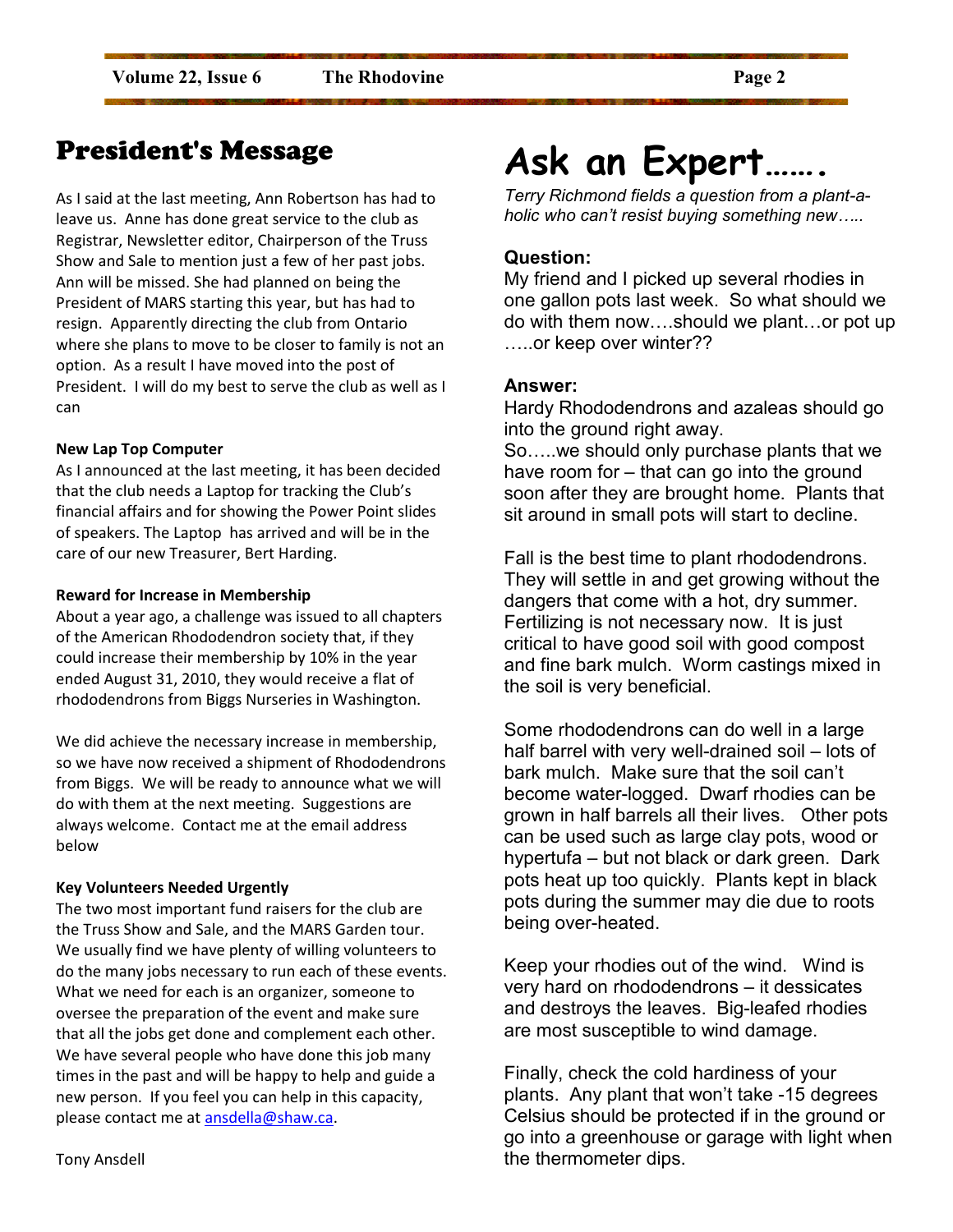Volume 22 Issue 6 The Rhodovine Page 3

## Five Favourites…

With this issue, we begin a new feature taking a virtual tour of a fellow Martian's garden and admiring their five favourite rhododendrons and why they are so special.

This time, we visit the garden of Jim and Ellen Rothwell in Qualicum Beach.



1. R. 'Biskra' x 'Conroy' – lovely, scented foliage with an elegant orange/yellow tubular flower.



2. R. 'Blue Boy' is long-blooming and reliable with a terrific purple blotch.



3. R. 'Nancy Evans' is a lovely two-toned orange with some September flowers



4. *R*. '**Mood Indigo' x** *augustinii* **–** This is a very early blooming mauve shrub now 7 feet tall.



 $\overline{a}$ R. 'Cherry Float' - spectacular, brilliant pink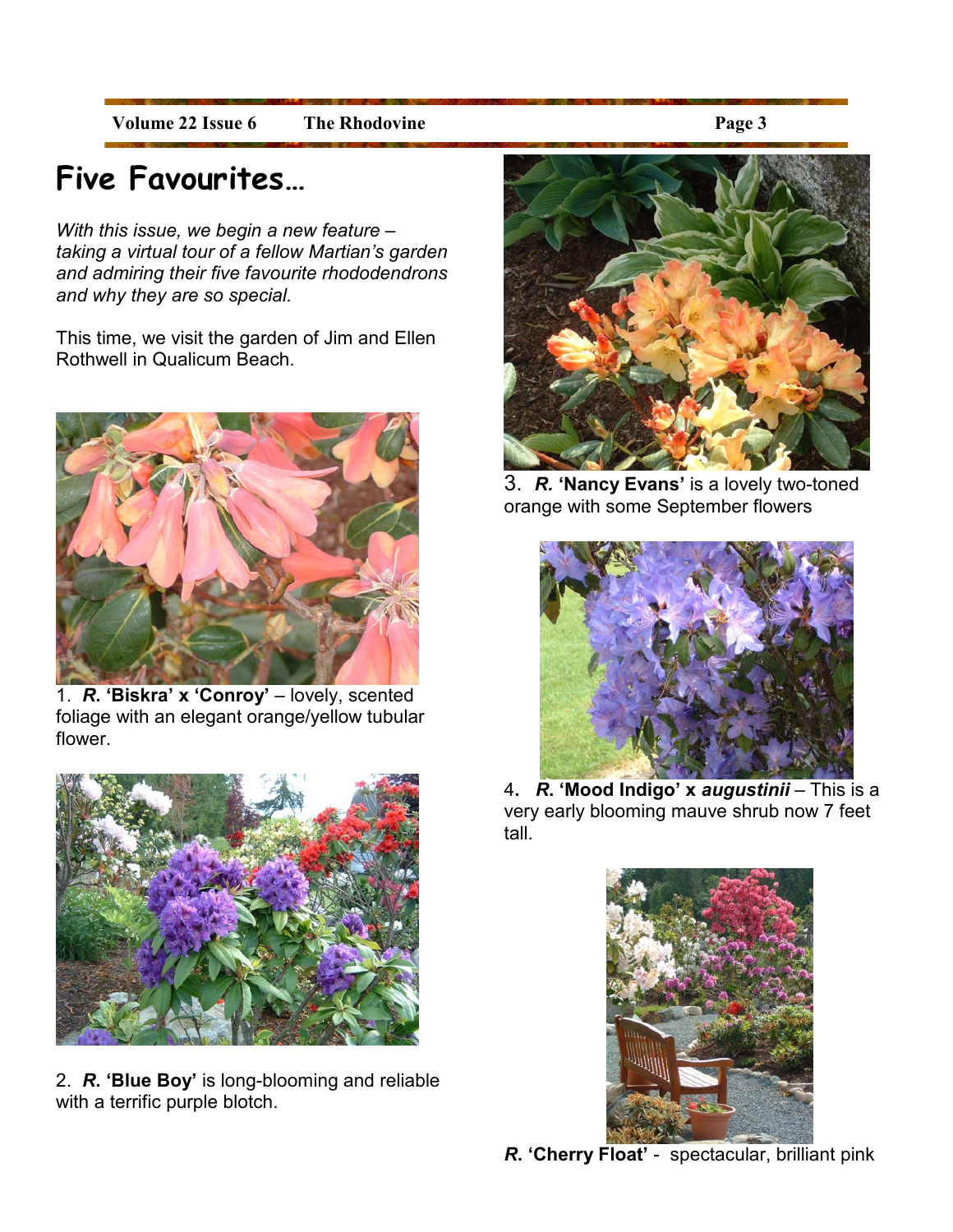#### Mt. Arrowsmith Rhododendron Society Meeting Minutes

General Meeting held at the Civic Centre in Qualicum Beach, September 8, 2010 at 7:30 pm

MINUTES of the May meeting were approved as published in the Rhodovine. Refreshments: Provided by Ann Gutsche

BUSINESS ARISING: 1. Tony Ansdell opened the meeting with the announcement that Ann Robertson who had been acclaimed President last May had just resigned. She plans to return to Ontario where she has bought a home to be closer to family. As he was Vice President, Tony has been approved as the new President by the Executive. He said the Executive had also voted in Bert Harding to replace him as Treasurer. The Vice-President spot is still vacant; all other positions are unchanged.

2. The Executive has approved the purchase of a laptop and necessary software for the Treasurer to cost in the \$600-\$700 range, but no more than \$1,000. On a point of order, Terry Richmond questioned whether this was allowed under the Constitution, but was assured the Executive can spend up to \$1,000 before going to the membership.

3. MARS will return \$1,500 in grant money to the ARS because Milner Gardens and Woodland will not be able to undertake building the propagation greenhouse in the near future due to huge expenditures that are needed for erosion control. 4. Tony said MARS will need Chairpersons for both the Truss Show and the Garden Tour. The Truss Show, now known as the Rhodo Show and Sale, will be on April 16, 2011 at the Parksville Curling Club. The Garden Tour is on Mother's Day Weekend, May 7 and 8, 2011.

5. The annual Christmas Party will be Dec. 1 at Rotary Hall on Fern in Qualicum Beach - same place as last year.

CORRESPONDENCE: B.C. Council of Gardens Journal, summer issue has arrived. A request comes from the Chamber of Commerce for a donation to their silent auction on Gala night. MARS promised four tickets. There was also a fall plant sale catalogue from the Rhododendron Species Garden in Washington.

MEMBERSHIP: Linda Derkach reported three new members were just added to the roster. She reminded the audience that membership for the current year was now due and must reach the ARS

by Dec. 1. As Editor of the Newsletter, she reported that a news committee has been formed, including Terry Richmond and Joan Rich. As well, a new feature will ask members to name their five favourite rhodos, and another will try to answer questions about plants from members.

TREASURER: Tony Ansdell gave his last financial summary, reporting a healthy balance, and explaining that new CIBC fees had forced a change of bank accounts to Coastal Community Credit Union. The credit union has no such fees for organizations such as MARS.

PROGRAM: Ann DeBrincat said Garth Wedemire is expected in October, and Ron Knight will talk about rhodos and digital photography at the November meeting. Steve Hootman of the Rhododendron Species Garden in Washington is on the agenda for January. She noted that an earlier speaker, Bill Bischoff, had donated cyclamen seeds and they are available for \$2 a packet.

WAYS AND MEANS: Don Bridgen outlined the raffle prizes: R. 'President Roosevelt', R. 'White Gold', R. 'Annah Kruschke' and Paulownia tomentosa. Gillian Walker won the door prize; other winners were Sandra Hemsworth, John De Boer, and Kay Burgoyne.

GUEST SPEAKER: Long-time member and former president, Glen Jamieson, gave an entertaining presentation of his trips to South America. It was a wide-ranging journey over challenging hiking trails, through native villages and their colourful markets. There were lessons on history, geography and biology as Glen showed once again that even dining on beetle grubs and other delicacies is not too much to ask of the intrepid traveller. After treks through parts of Ecuador and Peru, the presentation ended in the Galapagos with a closeup look at the area's famed creatures. Meeting adjourned at 9:50

#### A SEEDY SITUATION

There was a miss-communication at the general meeting in September when members thought all the cyclamen seeds had been sold. Ann DeBrincat still has several packets of seeds that Bill Bischoff from Fraser South donated and she will have them for sale at the October meeting. If you don't see them on the dollar table, check with Ann. Still \$2 a packet.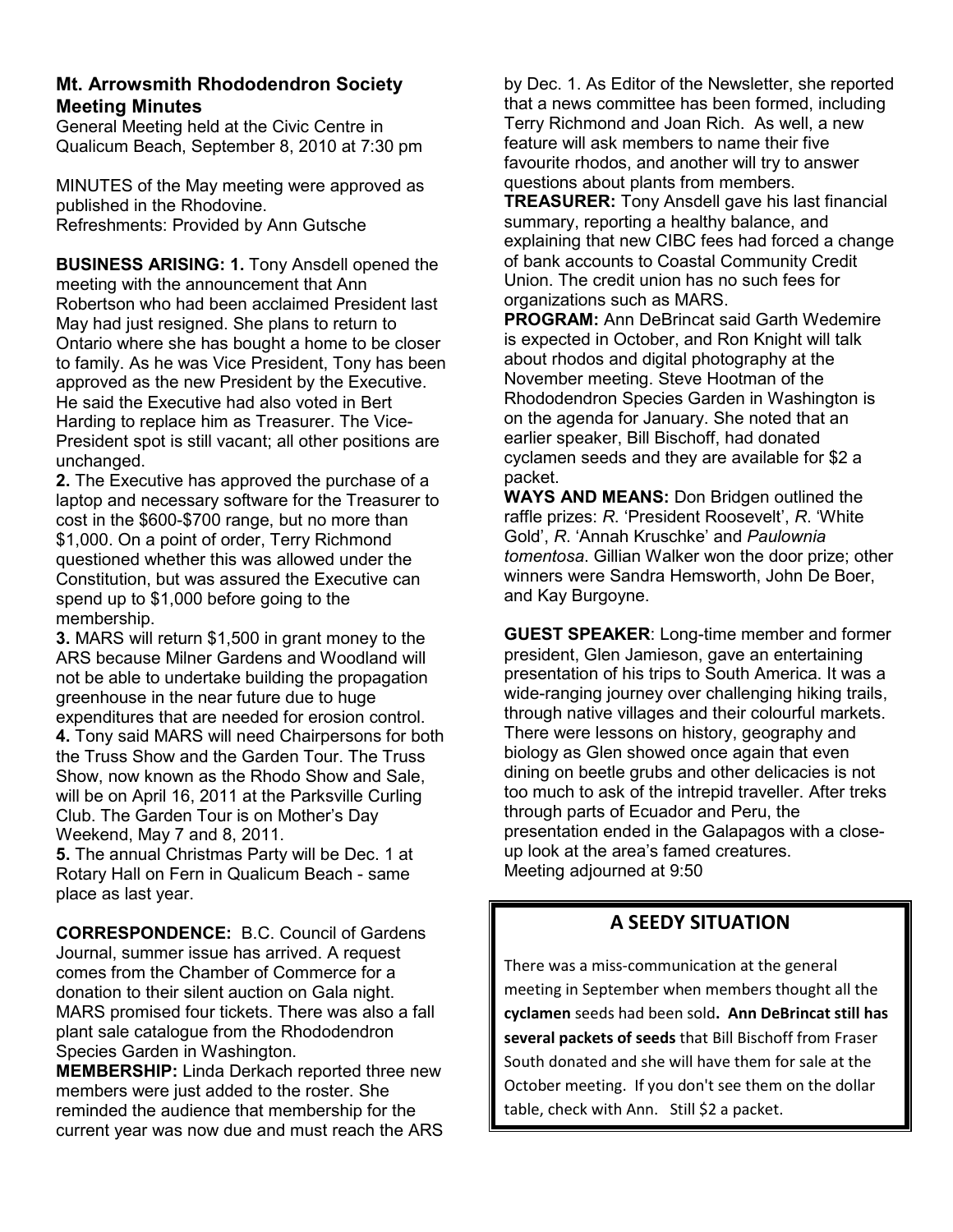#### Three New DVDs from the ARS Program Library

#### The following 3 new DVDs have been added to the program library at the ARS. An order form is available.

1. "A Spring Walk in Walters' Woods" is a personal tour with Spike and Kay Walters in their natural woodland garden in Western Pennsylvania. This DVD is spiked with humor and interesting observations by Spike, who narrated and conducted the tour with Kay. The Walters are members of the Great Lakes Chapter. Running time 29 minutes.

#### 2. "Nepal: Our Ultimate Rhodo Flowering

Experience!" This DVD was developed via the internet with Ian Chalk from down under. Ian is a member of the Emu Valley Rhododendron Society and the Emu Valley Rhododendron Garden, Burnie, Tasmania, Australia. Ian and his wife Jenny share their experiences while trekking through the world's largest rhododendron forest in Nepal. Ian narrates with insight and personal impressions. Summing this up is WOW! Running time 21 minutes.

#### 3. "Oban, Scotland ARS 1996 Convention

Revisited" Win and Anne Howe, of the Valley Forge Chapter, take us back to an extraordinary convention which attracted hundreds of attendees from all over the world. This is one of the best photo-documented garden tours: Stonefield Castle, Achamore House, Ardkinglas Woodland Garden, Mount Stuart House, Stirling Castle. After the convention Win takes us on a tour of Glendoick Gardens and Nursery, home of Peter and Kenneth Cox. All this in one DVD. Running time 36 minutes.

Important Reminder…. Please bring \$30 to re-new your membership in MARS for 2011.

Victoria Flower Arrangers Guild Presents

## Christmas Floral Fantasy

Friday, November 5 - 12 noon- 8 pm Saturday, November 6 – 10 am – 5 pm

#### Featuring

- Fabulous Floral Displays
	- Free Demonstrations Friday  $-1$  pm, 3 pm, 6 pm Saturday – 11 am, 1 pm, 3 pm
- Floral Design Supplies and Materials for **Sale**
- Tea and Coffee Room

Admission - \$6.00 Relax and enjoy refreshments in our Tea Room Plate of "Goodies" - \$5.00

 Cadboro Bay United Church Hall 2625 Arbutus Road, Victoria



Rhododendron 'Lem's Cameo'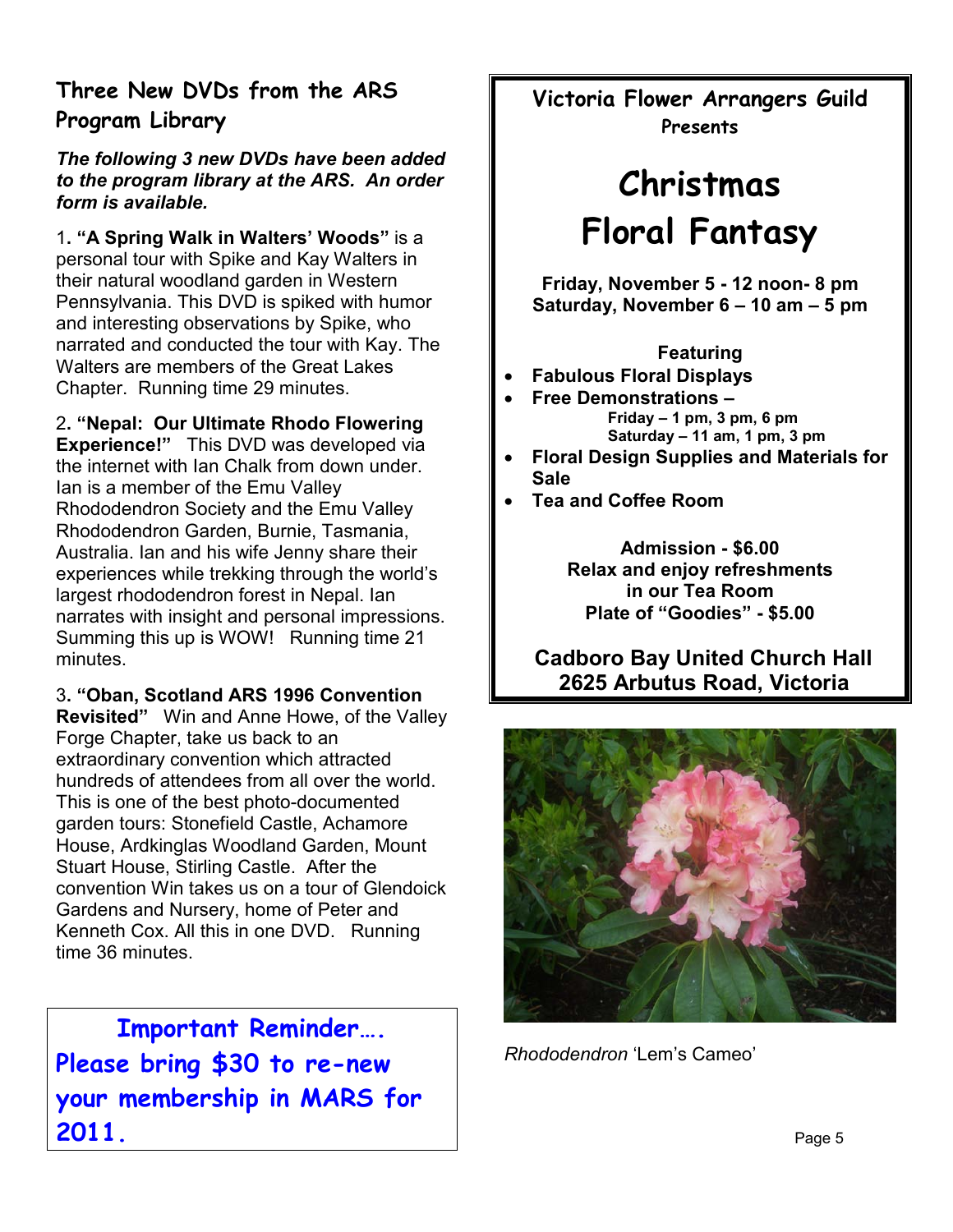### Propagation Workshop Set to go in Victoria

#### The date is official now – October 30.

 The Victoria Propagating Group is a very successful monthly group that has about 25 active members. We will be holding a hands-on propagating seminar on Saturday, October 30.

We plan to start around 10 am to let people from up island and the mainland get here. We have a full day planned with an early group dinner so everyone can still get home that evening. We will discuss all types of propagating with a very loose agenda so we can go just where participants lead us.

Many members of our club will be on hand to offer their views about cuttings, seeds and alternative methods of propagation. We will have a hands-on session in the garden propagator where all attendees will be able to bring their own cuttings and stick them in the propagator. Hopefully some of their own "babies" will have roots next spring. There will be several lectures about seeds, cuttings and nurse grafting, etc.

You should bring warm and waterproof clothes as we will be working in the garden. A nominal fee will be charged for lunch so that we can continue the excitement through the day.

Due to room constraints, we may have to limit the number of attendees – so first come, first served. Please contact Ken or Madeleine Webb at kenwebb@live.ca or 250-744-1785. \*\*\*\*\*\*\*\*\*\*\*\*\*\*\*\*\*\*\*\*\*\*\*\*\*\*\*\*\*\*\*\*\*\*\*\*\*\*\*\*\*\*\*\*\*\*\*\*\*\*\*\*\*

#### WHO WANTS LEFTOVERS?

Marilyn Dawson still has leftovers from the windup potluck, including a yellow tray, one blue and white tea towel and a large serving spoon. She also has a wine glass marked with an Olympic torch from the Garden Tour pot luck in May. Please email or call her, if you recognize any of these items.



Nerine bowdenii in a Victoria late-summer garden.



Clematis maximowicziana (Sweet Autumn Clematis) is blooming now.

### This is your Newsletter..

Please email me and let me know what you would like to see in the newsletter…or send me articles you would like to share with your fellow Martians.

lindaderkach@shaw.ca